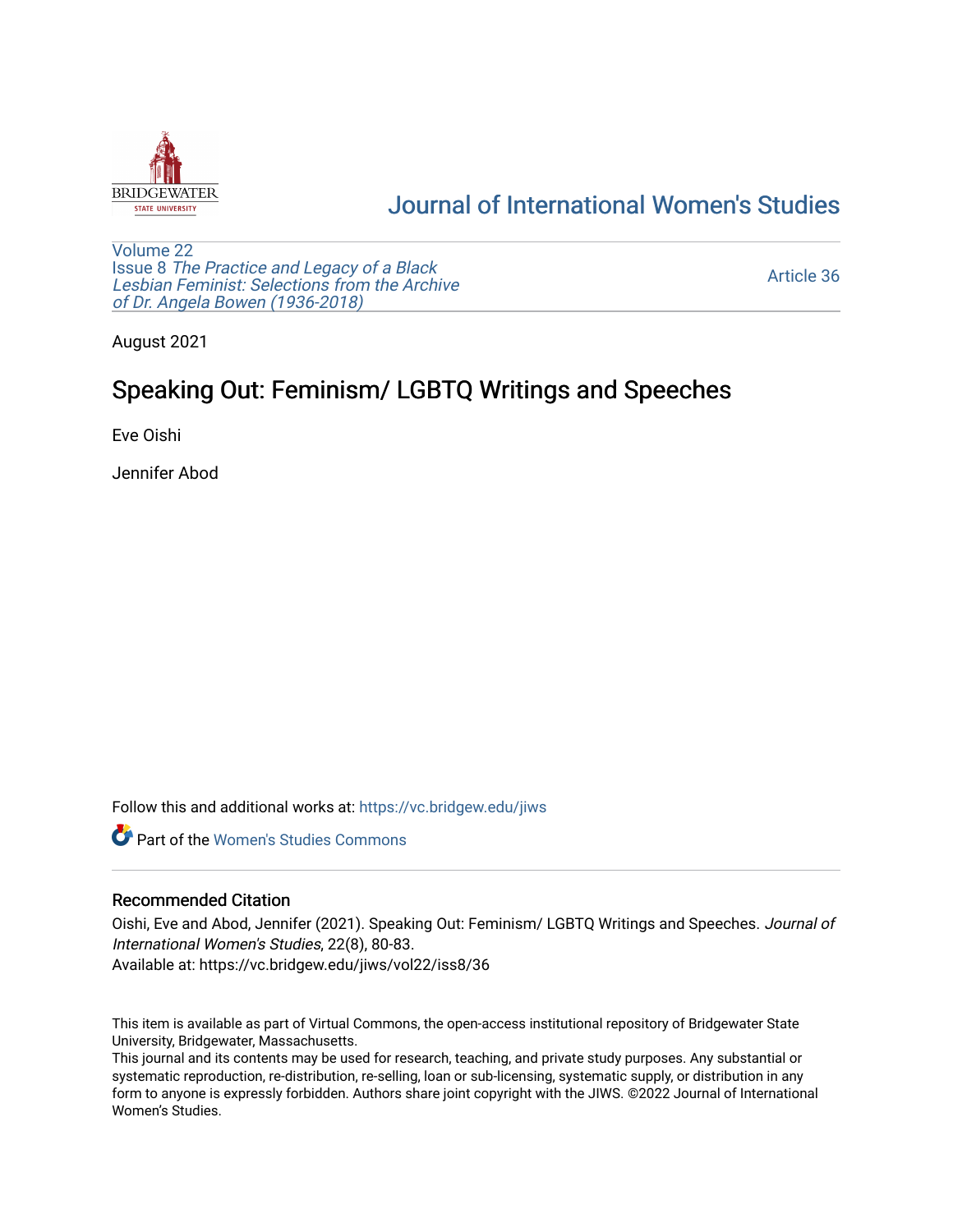#### Oishi and Abod: Speaking Out: Feminism/ LGBTQ Writings and Speeches

This journal and its contents may be used for research, teaching and private study purposes. Any substantial or systematic reproduction, re-distribution, re-selling, loan or sub-licensing, systematic supply or distribution in any form to anyone is expressly. ©2021 Journal of International Women's Studies.

## **Speaking Out: Feminism/ LGBTQ Writings and Speeches**

By Eve Oishi with Jennifer Abod

### **Abstract**

A section of a Special Issue of the *Journal of International Women's Studies* dedicated to pioneering Black Lesbian Feminist scholar, activist, artist, teacher Angela Bowen, Ph.D. (1936- 2018.) The special issue contains sample materials from Bowen's archive, which will be housed at Spelman College, including writings, audio and video of speeches, and photos documenting her career as a dancer, her friendship with and scholarship on Audre Lorde, her activism on Black lesbian and gay issues, and her career in Women's Studies, among other topics. This section focuses on her speeches and published writing on feminist and LGBTQ issues from the early 1980s to the early 2000's on topics ranging from the first black Miss America to the relationship between racial justice and lesbian and gay issues to lesbian motherhood and gay marriage.

*Keywords:* Angela Bowen, Jennifer Abod, Audre Lorde, Black feminism, Black lesbians, Black lesbian feminism, archive, Black feminist archives, Black lesbian archives, queer archives, lesbian motherhood, history of women's studies, LGBT activism, Vanessa Williams, Bayard Rustin, Essex Hemphill, Barbara Smith, Alice Walker, Womanism, National Coalition of Black Lesbians and Gays, Cheryl Clark, Cathy Cohen, E. Frances White, Evelyn Hammonds, MOVE bombing, intersectionality

As Bowen recounts in her 1986 essay in *Black/Out: The Magazine of the National Coalition of Black Lesbians and Gays* as well as a 1989 radio interview, she came out to herself in 1976 at age 40. In 1979 she met Abod, who would become her life partner. She and her children joined Abod in Cambridge, MA in 1982, where she began writing for feminist and lesbian and gay publications. Evidence of her reputation as a political and cultural critic can be found in an article originally published in *The Village Voice* in 1983, in which she offers a scathing response to the Black community's celebration of the crowning of Vanessa Williams as the first Black Miss America (a Google Books link to the republished article is included in this section.) She marked her public coming out as occurring at age 49 when she addressed a crowd at Boston Common as part of the 1985 Gay Pride Day. The speech, included here, is titled "The Need to Refight Stonewall," and she makes the extraordinary move of linking the fight for LGBT rights with racial justice and civil rights, referencing the 1985 bombing of MOVE along with two blocks of houses in a Black residential neighborhood in Philadelphia (authorized by Wilson Goode, the first Black mayor of Philadelphia.) She ends the speech with a quote by Jamaican poet Claude McKay, signaling her understanding that LGBT rights and civil rights must be understood in relation to one another as well as within a global frame.

Through her writing and community activism, Bowen became a well-known public figure and was often invited to speak about Black lesbian and gay issues, in particular, once she accepted the co-chairship of the National Coalition of Black Lesbians and Gays, the first national

1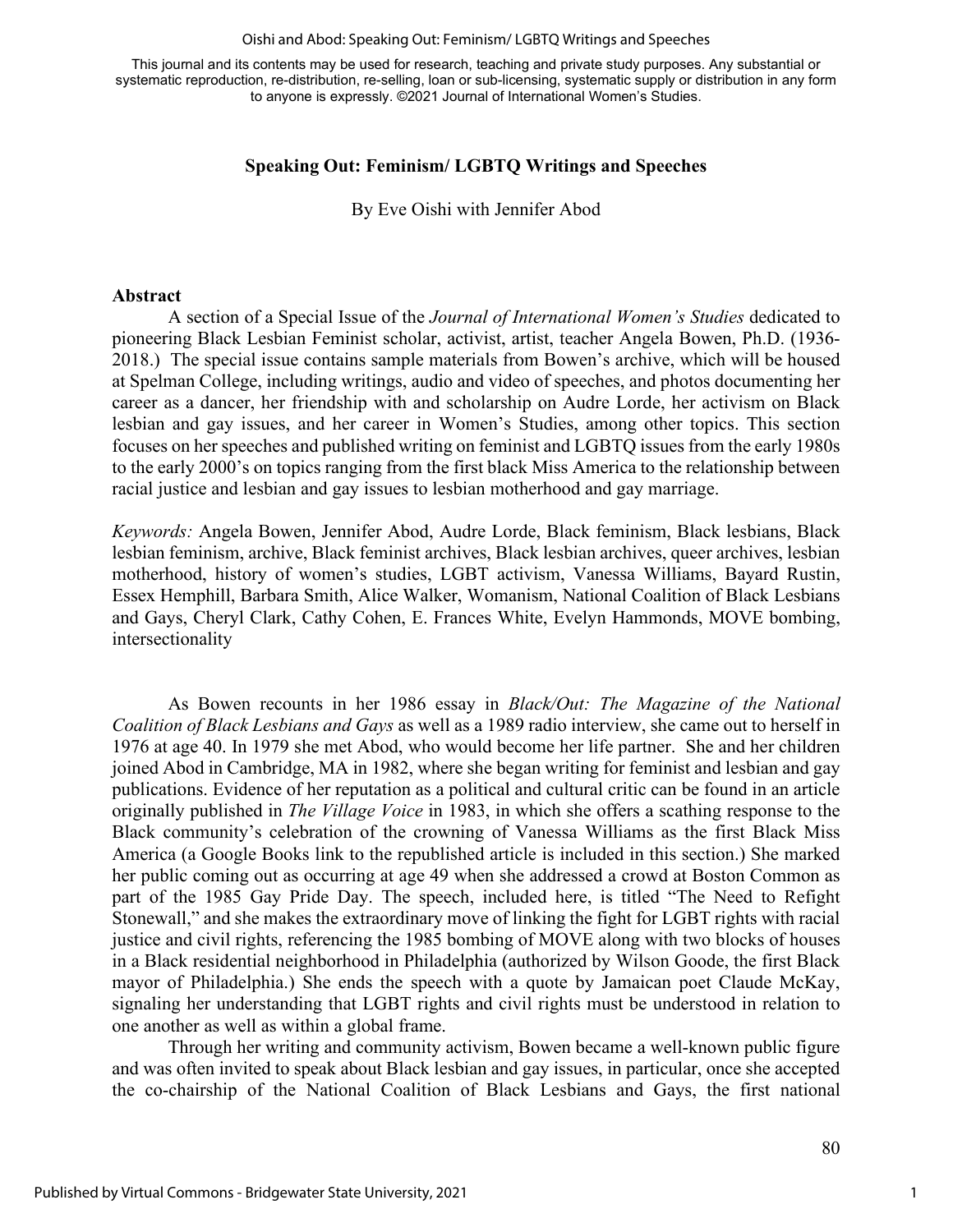organization for Black Gay and Third World rights in the United States. This section includes a 1989 radio interview that Bowen gave on Boston's gay radio program *Other Voices* in which she mentions Bayard Rustin, Audre Lorde, relationships between white and Black feminists, and the role of AIDS in bridging differences between Black lesbians and gays. We have also included a video excerpt and newspaper story about her appearance on BET along with Essex Hemphill and Barbara Smith, as well as a 1988 appearance she made on the talk show *People Are Talking* on Boston's WBZ-TV for National Coming Out Day, in which she defiantly stands up to homophobic audience questions.

We have also included an article that Bowen wrote covering a forum on women's issues by candidates for the 1988 presidential election in which she points out their failure to address lesbians as part of their discussion. For her community work, she received several awards, including the Money for Women Fund's Fannie Lou Hamer Award for women whose work combats racism and celebrates women of color, and an award from the Boston Rainbow Coalition for her activism on behalf of gay and lesbian issues, presented by Maxine Waters. As a mother, Bowen frequently mentioned her children and the importance of her experiences of (biological, foster, and adoptive) motherhood as central to her Black and lesbian politics. Included in this section is a pamphlet (self-published by Abod and Bowen) based on a 1988 speech at the University of Massachusetts, Harbor Campus about lesbians choosing children, a rare consideration of this topic in 1990 before gay and lesbian parenting became a more socially accepted and recognized choice.<sup>[1](#page-2-0)</sup>

Bowen returned to school in midlife, receiving her B.A. from the College of Public and Community Service. University of Massachusetts, Boston in 1992 at the age of 56. Her already prolific public speaking increased significantly at this point, as her intersectional perspective on Black gay and lesbian history and politics was in demand. According to her records, Bowen gave sixteen talks in 1994 alone, a combination of keynote speeches at colleges and universities, workshops, and classroom lectures. We have included the video of a speech she gave at a Goddard College in Vermont around this time that covers many of the topics she frequently addressed, including the importance of civil rights pioneer Bayard Rustin (and the fact that his homosexuality was the reason for his marginalization and obscurity from historical accounts of the movement), Louis Farrakhan (whom she knew growing up), her friendship with Audre Lorde, and the power of Black lesbian visibility.

This section then jumps to 2002, after Bowen had completed her PhD, when she engaged in theoretical and scholarly debate about the nature and future of feminism within the disciplinary boundaries of Women's Studies. While more examples of her speeches and writings from this period are included in the "Women's Studies and Interdisciplinarity" section, we felt it important to include some of the material from her academic engagement with Women's Studies and feminism here because they illuminate the consistent through line of Bowen's insistence that feminist studies and women's studies must acknowledge the foundational labor and presence of Black women and Black lesbians. This is at the heart of her critique of Alice Walker's concept of Womanism, which she objects to as both a failure to recognize the integral role that Black women have historically played within feminist struggles as well as a missed opportunity to work in coalition with others and to keep feminism open as a space that welcomes and challenges a variety of identities and communities.

2

<span id="page-2-0"></span><sup>1</sup> The talk was later reprinted in *Lesbians at Midlife: The Creative Transition, an Anthology*. eds. Adrienne J. Smith, Barbara Sang, and Joyce Warshow. Spinsters Book Company, 1991.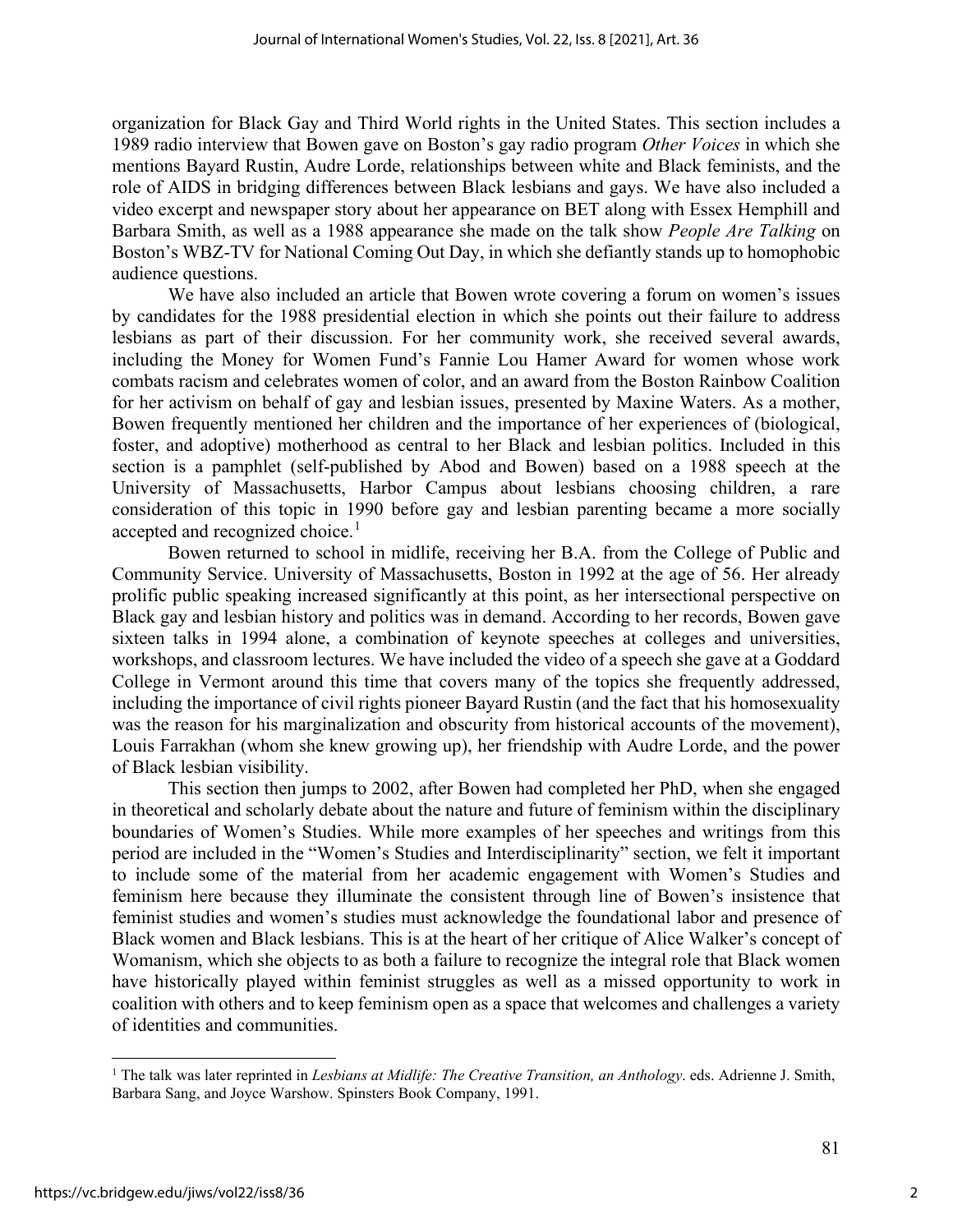Finally, we have included a 2002 essay that Bowen co-wrote with her partner Jennifer Abod about their ambivalence**,** as radical lesbians**,** about the gains being made toward the legalization of gay and lesbian marriage around the globe. While the essay was found in the archive unlabeled, and Abod is unable to remember the context of its writing or its possible publication venue, the authors' analysis remains a timely reminder of the importance of a global, intersectional perspective in the face of neoliberal progress narratives. In this piece Bowen and Abod challenge feminists and queers to stay true to their radical roots and to continue to demand that safety net benefits not be tied to personal relationships despite the comfort and privilege offered by legalized marriage.